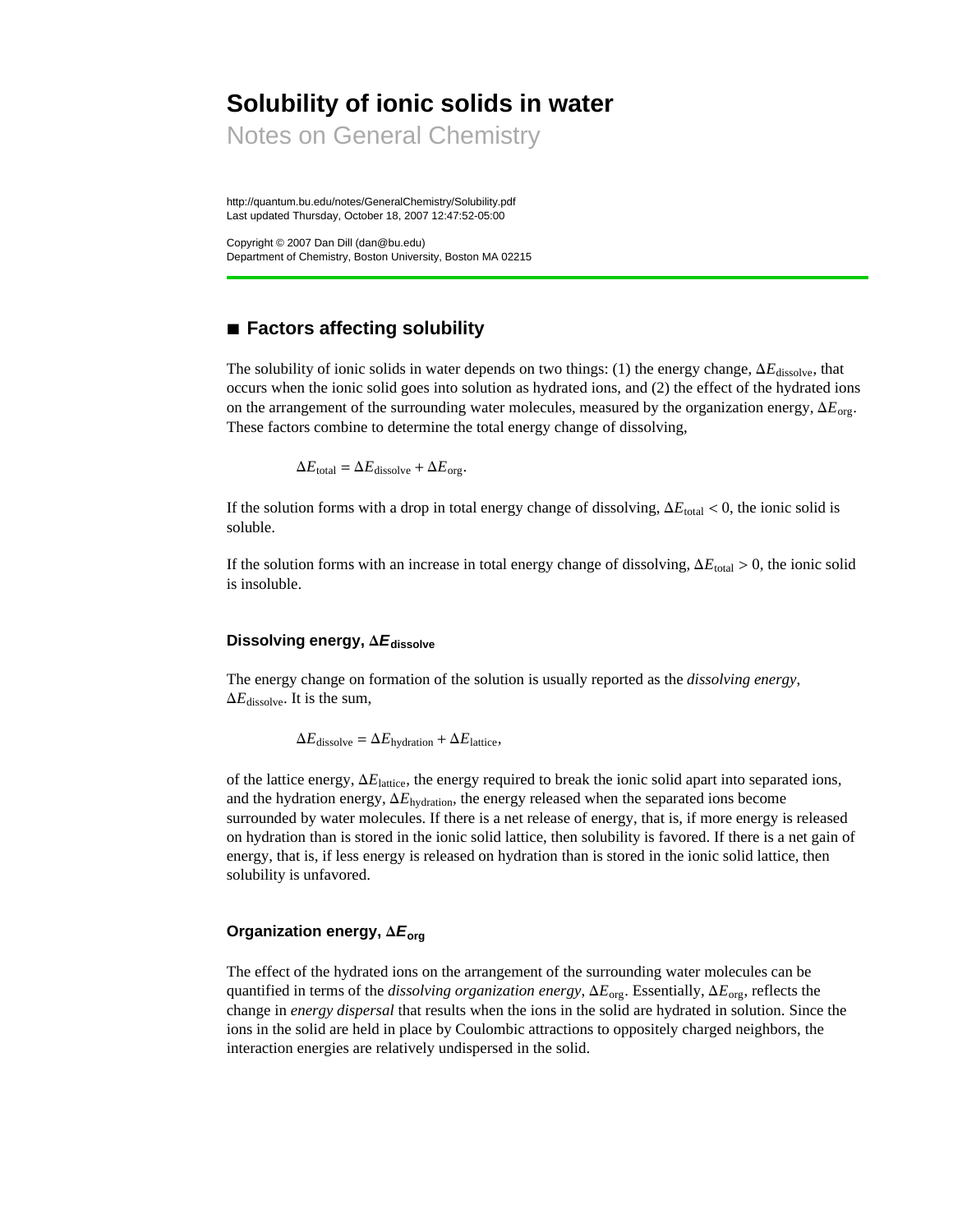Since ions in solution are separated from one another by the water molecules, the energy of the ion-water interaction is *more dispersed* than the ion-ion interaction in the solid. However, since the ions in solution organize neighboring water molecules into a hydration shell, the energy of the water-water interaction is *less dispersed* than in pure water. The competition between these two effects means that energy dispersal in the liquid can be either more or less than in the solid.

If the sheath of water molecules is weakly held, then the dispersal of the ions in water dominates, so that  $\Delta E_{\text{org}}$  *is negative and solubility favored*. This is the case with large ions that have a single unit of charge. This is because the water molecules cannot get close enough to the ions to be tightly held and so the hydration shell is fragile.

If the sheath of water molecules is tightly held, then the reduction in dispersal of water-water interaction dominates, so that  $\Delta E_{org}$  *is positive and solubility unfavored*. This is the case with small ions that have multiple units of charge. This is because the water molecules are more strongly held by the ions, because they can get closer to the ion and they experience greater charge on the ion.The result is that the hydration shell is robust.

#### **Predicting solubility from dissolving energy and organization energy**

If both the dissolving energy and the organization energy are both negative, that is, if solution formation is *exothermic* and if energy is *more dispersed* in the solution than in the solid, then the solubility will be high.

If both the dissolving energy and the organization energy are both positive, that is, if solution formation is *endothermic* and if energy is *less dispersed* in the solution than in the solid, then the solubility will be low.

If the dissolving energy and the organization energy have opposite signs, then their relative values determine whether the ionic solid will be soluble or not. To determine this, we need the lattice energy and hydration energy to evaluate the dissolving energy, and we need to know the contribution of the hydrated ions to the organization energy to determine the overall organization energy.

Here is the organization energy contribution for common ions.

 $Li<sup>+</sup>$ 7.1 Na<sup>+</sup>  $Na^+$  K<sup>+</sup><br>-1.3 -1  $K^+$  Rb<sup>+</sup><br>-12. -14 −14.  $Cs<sup>+</sup>$  $-15.$  $Mg^{2+}$ 56.  $Ca<sup>2+</sup>$ 38.  $Sr^{2+}$ 36.  $Ba^{2+}$ 25.  $NH_4$  $^+$ −8.8 Ag<sup>+</sup> 2.1  $T1^+$ −8.4  $Mn^{2+}$ 49.  $Fe<sup>2+</sup>$ 61.  $Co<sup>2+</sup>$ 61.  $\mathrm{Ni}^{\,2+}$ 68.  $Cu^{2+}$ <br>53.  $Zn^{2+}$ 56.  $Cd<sup>2+</sup>$ 46.  $Pb^{2+}$ 25. F− 3.3 Cl<sup>−</sup>  $Cl^-$  Br<sup>−</sup><br>-12. -16  $Br^{-}$  I<sup>-</sup><br>-16. -2 −21. OH<sup>−</sup> 3.3  $NO<sub>2</sub>$ − −26. MnO4<sup>−</sup> −30.  $C1O_3$ <sup>-</sup> −25.  $C1O<sub>4</sub>$ <sup>-</sup> −28. BrO3 − −22. IO3 − −7.9  $HCO<sub>3</sub>$ <sup>-</sup> −13.  $SO<sub>4</sub>$ <sup>2−</sup> 6.7  $CO<sub>3</sub>$ <sup>2−</sup> 21.

Organization energy, ΔE<sub>org</sub>(ion), values (kJ/mol) for individual ions (crystal → aqueous solution) at 25 °C. Adapted from Phillips and Williams, *Inorganic Chemistry*, Volume 1 (Oxford University Press, 1965), Table 7.XI, page 259.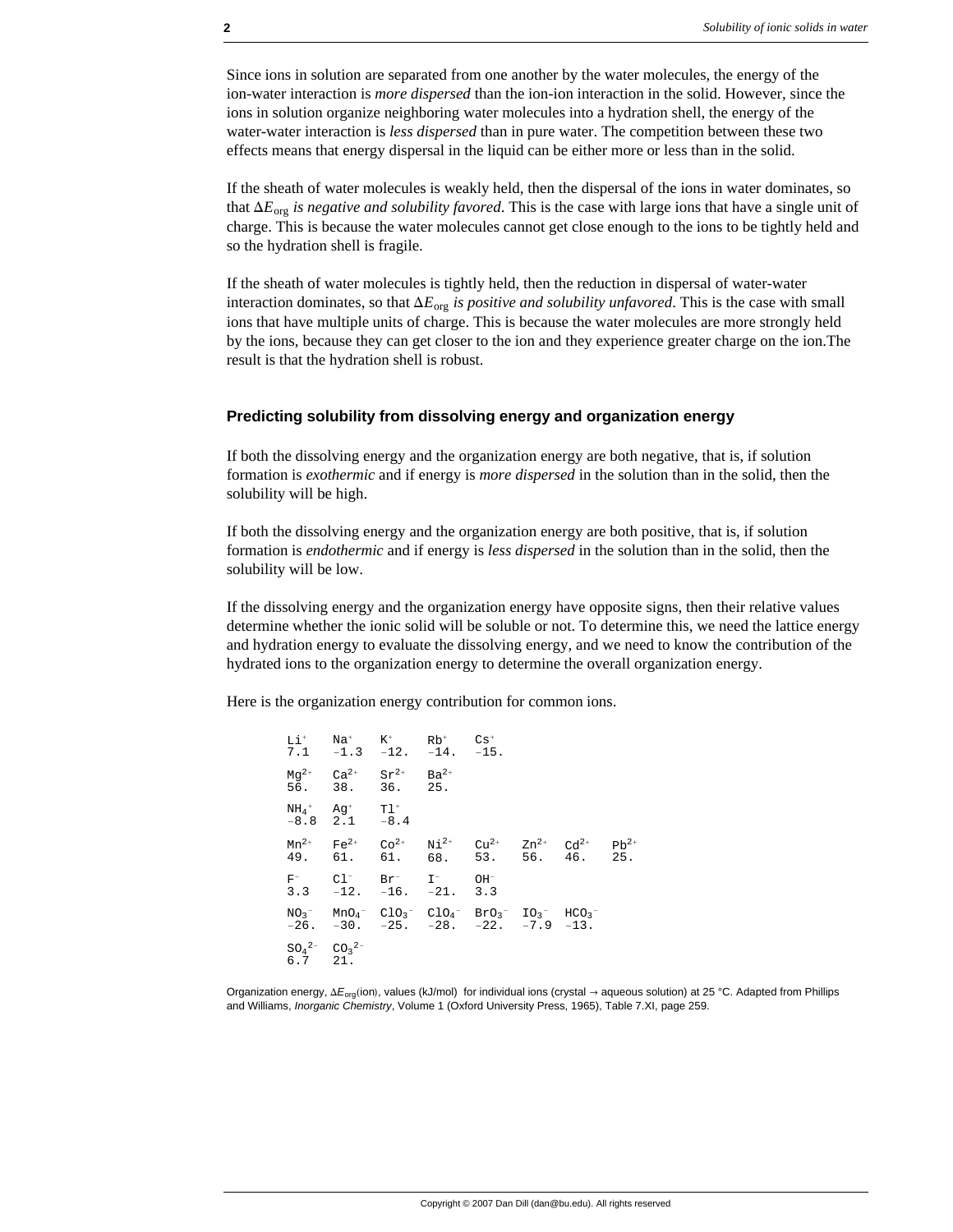Does it make sense that the  $X^+$  organization energy becomes more negative with increasing atomic number?

Propose why  $Li<sup>+</sup>$  has a positive organization energy while the other  $X<sup>+</sup>$  ions have negative organization energy.

Does it make sense that the  $X^-$  organization energy becomes more negative with increasing atomic number?

Propose why  $F^-$  and OH<sup>-</sup> have a positive organization energy while the other  $X^-$  ions have negative organization energy.

Does it make sense that the  $X^{2+}$  organization energy becomes less positive with increasing atomic number?

Propose why  $CO_3^{2-}$  has a positive organization energy while  $ClO_3^-$  has a negative organization energy.

Propose why  $SO_4^{2-}$  has a positive organization energy while  $MnO_4^-$  has a negative organization energy.

#### **Example: NaCl**

Sodium chloride is an example where even though the dissolving energy is endothermic, the organization energy is sufficiently exothermic that the compound is *soluble*. Using values from J. Bell, *ACS Chemistry* (W. H. Freeman, 2005), Table 2.3, page 92, the dissolving energy evaluates to the *endothermic* value

> $\Delta E_{\text{dissolve}} = \Delta E_{\text{hvidration}}(\text{NaCl}) + \Delta E_{\text{lattice}}(\text{NaCl})$  $= (-784 \text{ kJ/mol}) + (+787 \text{ kJ/mol}) = +3 \text{ kJ/mol},$

which favors *insolubility*. Using the ion organization energies, the organization energy evaluates to the *exothermic* value

$$
\Delta E_{\text{org}} = \Delta E_{\text{org}}(\text{Na}^+) + \Delta E_{\text{org}}(\text{Cl}^-)
$$
  
= (-1.3 kJ/mol) + (-12 kJ/mol) = -13 kJ/mol,

which favors *solubility*. The organization energy is sufficiently exothermic that the total energy of dissolving is also exothermic,

$$
\Delta E_{\text{total}} = \Delta E_{\text{dissolve}} + \Delta E_{\text{org}} = +3 \text{ kJ/mol} - 13 \text{ kJ/mol} = -10 \text{ kJ/mol}.
$$

This means the solubility of sodium chloride is due to energy being *more dispersed* in the solution than in the solid.

#### Example: MgCO<sub>3</sub>

Magnesium carbonate is an example opposite to sodium chloride: Even though the dissolving energy is exothermic, the organization energy is sufficiently endothermic that the compound is *insoluble*. The dissolving energy evaluates to the *exothermic* value

$$
\Delta E_{\text{dissolve}} = \Delta E_{\text{hydration}}(MgCO_3) + \Delta E_{\text{lattice}}(MgCO_3)
$$
  
= (-3148 kJ/mol) + (+3122 kJ/mol) = -26 kJ/mol,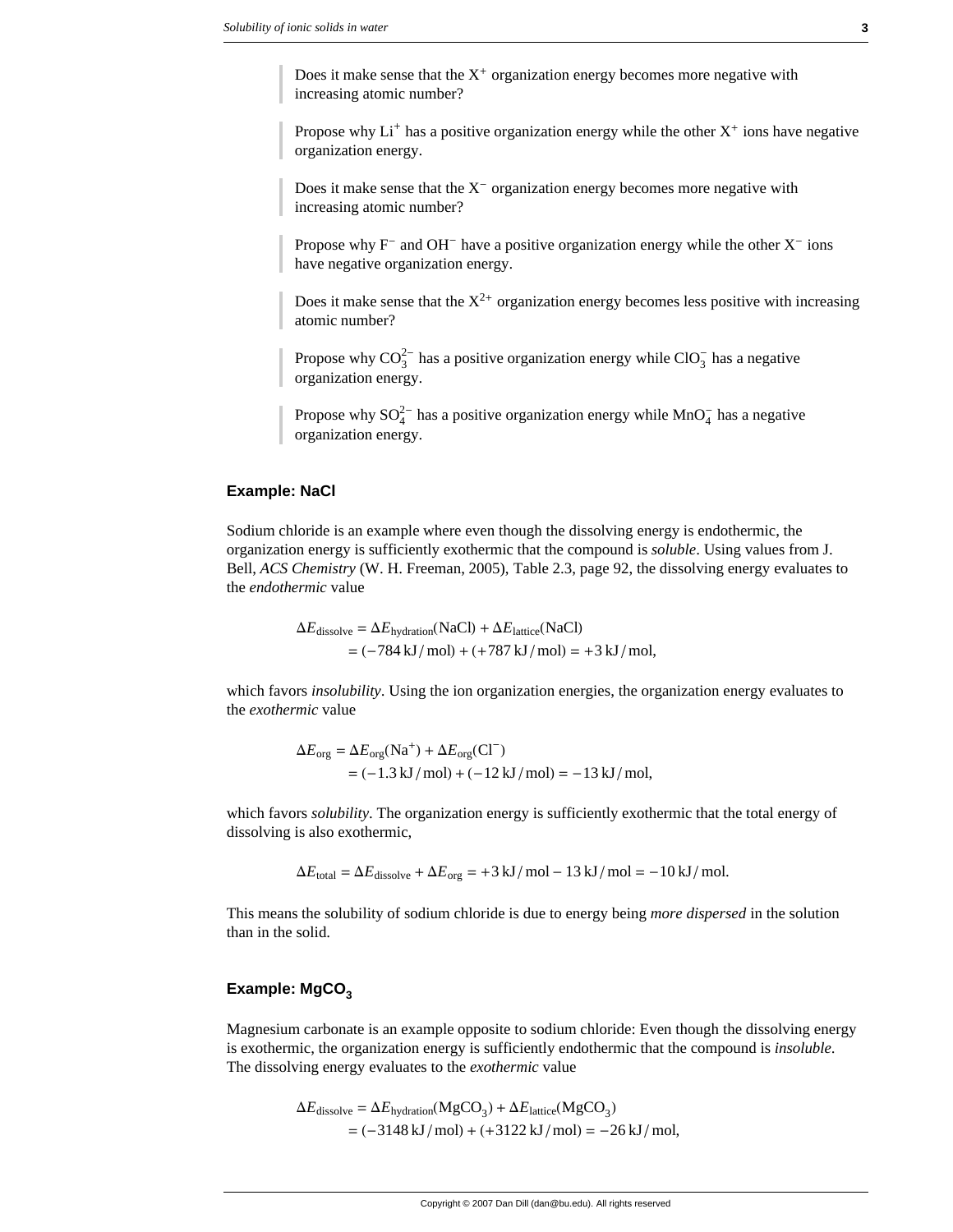which favors *solubility*. Using the ion organization energies, the organization energy evaluates to the *exothermic* value

$$
\Delta E_{\text{org}} = \Delta E_{\text{org}} (\text{Mg}^{2+}) + \Delta E_{\text{org}} (\text{CO}_3^{2-})
$$
  
= (+56 kJ/mol) + (-25 kJ/mol) = +31 kJ/mol,

which favors ins*olubility*. Because the endothermic organization energy is so large, the total energy of dissolving is also endothermic,

$$
\Delta E_{\text{total}} = \Delta E_{\text{dissolve}} + \Delta E_{\text{org}} = -26 \text{ kJ/mol} + 31 \text{ kJ/mol} = +5 \text{ kJ/mol}.
$$

This means that the insolubility of calcium carbonate is due to energy being *less dispersed* in the solution than in the solid.

## ■ Solubility rules for ionic solids in water

Here are rules that you can use to remember whether an ionic solid is soluble or not. The rules are consequences of the combined effect of dissolving energy and organization energy.

#### **Soluble in water**

1. All sodium, potassium, and ammonium  $(NH_4^+)$  salts are soluble.

Analyze whether the solubility of sodium, potassium, and ammonium salts is due to exothermicity of dissolving energy, exothermicity of organization energy, or both.

2. All nitrates, acetates  $(CH_3CO^-)$  and perchlorates  $(CIO_4^-)$  are soluble.

Analyze whether the solubility of nitrates, acetates and perchlorates is due to exothermicity of dissolving energy, exothermicity of organization energy, or both.

3. All chlorides, bromides and iodides are soluble, except halides of  $Ag^+$ ,  $Pb^{2+}$  and  $Hg_2^{2+}$ .

Analyze whether the solubility of chlorides, bromides and iodides is due to exothermicity of dissolving energy, exothermicity of organization energy, or both.

Analyze whether the exceptions are due to exothermicity of dissolving energy, exothermicity of organization energy, or both.

4. All sulfates are soluble, except sulfates of  $Ag^+$ ,  $Pb^{2+}$ ,  $Hg_2^{2+}$ ,  $Ca^{2+}$ ,  $Sr^{2+}$  and  $Ba^{2+}$ .

Determine whether the exceptions in the sulfate rule are due to exothermicity of dissolving energy or exothermicity of organization energy.

Analyze whether the exceptions are due to exothermicity of dissolving energy, exothermicity of organization energy, or both.

#### **Insoluble in water**

5. All sulfides are insoluble, except sulfides of  $Ca^{2+}$ ,  $Sr^{2+}$  and  $Ba^{2+}$ .